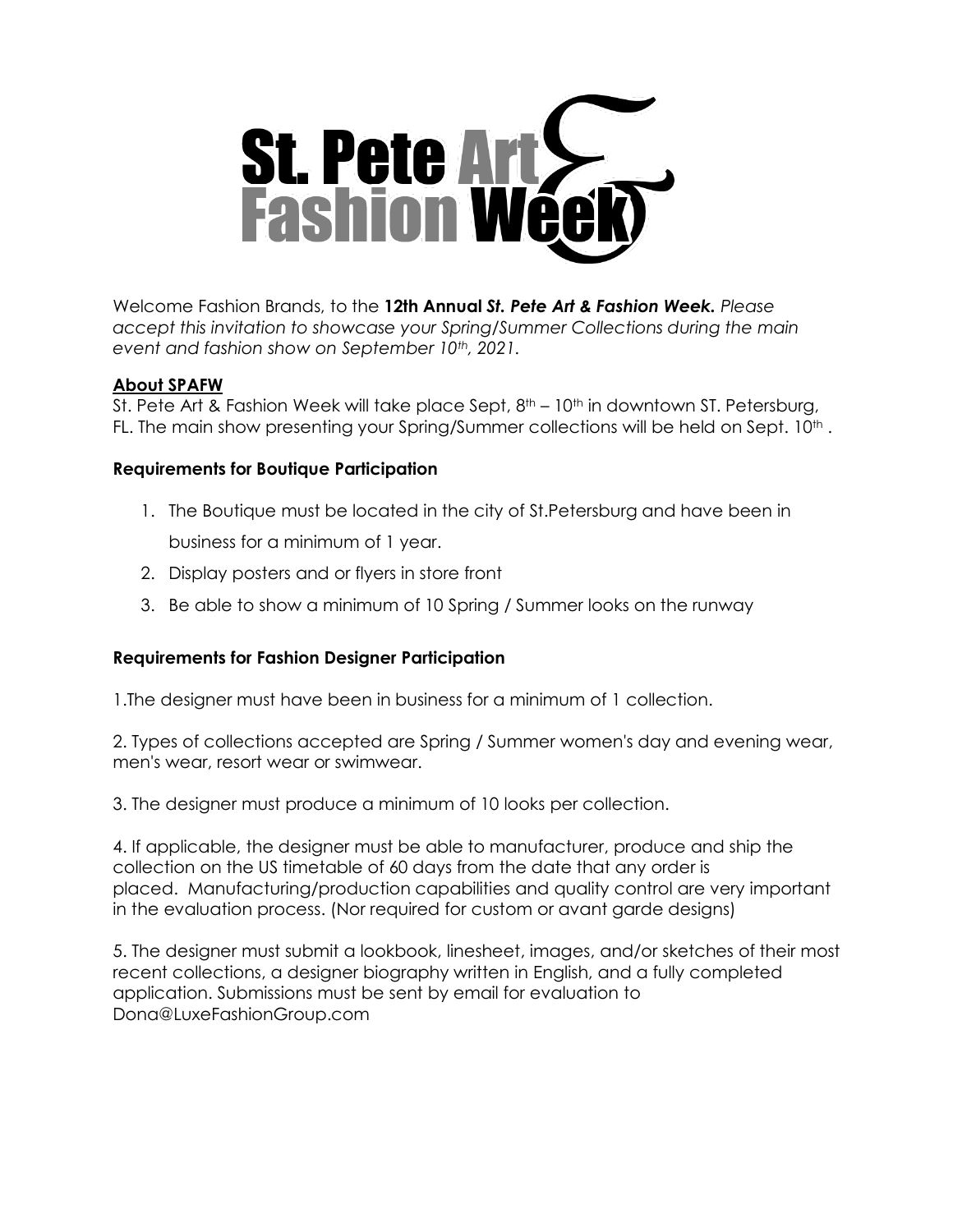6. Designer's collection should reflect a line which will be Made to Measure or Ready to Wear/Wholesale. All pieces to be shown on the day of event must be fully constructed & available for the Buyers Preview.

### **Categories**

**Made to Measure:** Garments that are constructed to fit each customer individually. **Ready to Wear/Wholesale:** Garments constructed to fit the manufacturer's definition of an average customer, which will be available to be ordered in large quantities for sales/distribution locally and nationally.

#### **Please check the appropriate category for which you would like to apply.**

| Made to Measure                                                                                              | Wholesale                |
|--------------------------------------------------------------------------------------------------------------|--------------------------|
| Kids or Pet Fashion                                                                                          | S/S Men or Women Fashion |
| Boutique                                                                                                     |                          |
| <u>Registration Fee</u><br>\$100                                                                             |                          |
| <u> Vendor Space (Optional)</u><br>\$100                                                                     |                          |
| <b>Deadline to submit</b><br>August 5th, 2022                                                                |                          |
| <b>What to Submit</b><br>Application<br>Lookbook and/or sketches (Designers only)<br><b>Registration Fee</b> |                          |
| <u>What you get</u><br>* Show 10-16 looks in SPAFW runway show<br>*Professional Models                       |                          |

\*Included in all Press Releases and Promotional Materials

\*Your Name, logo and links to website listed on SPAFW website

\*Professional fashion show production team, volunteers

#### **Please send in your information as soon as possible so you may be considered for this year's show.**